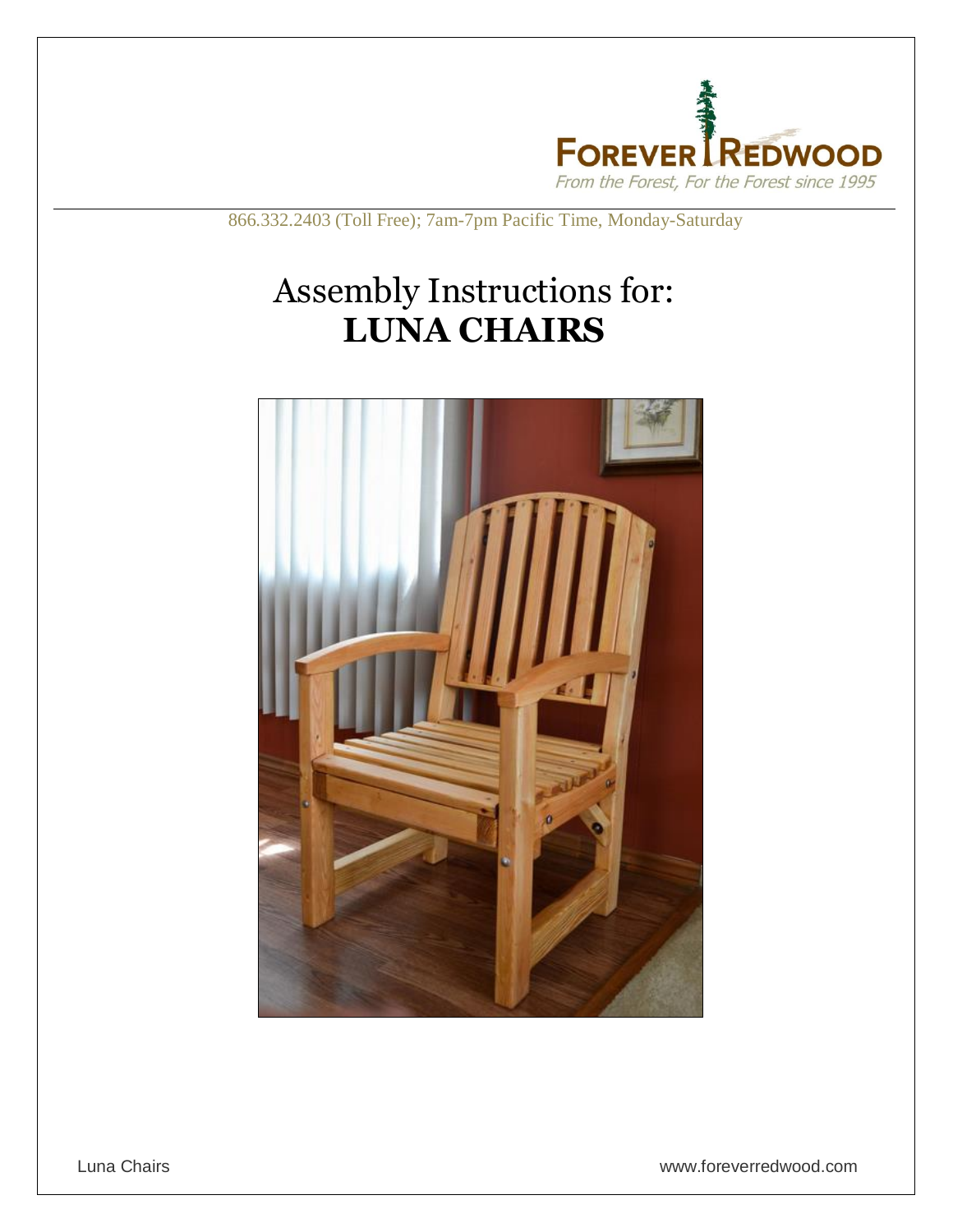Thank you for purchasing Forever Redwood patio furniture. Forever Redwood is built by Old-Growth Again Restoration Forestry (OGA). OGA is dedicated to restoration forestry. Sales of patio furniture finance our restoration work in California redwood forestlands.

**Tools required**: ½-inch ratchet and a mallet or small hammer.

## **Box Content:**

| Quantity       | Description                          | Drawings |
|----------------|--------------------------------------|----------|
| $\mathbf 1$    | <b>Backrest</b>                      |          |
| $\mathbf 1$    | Seat                                 |          |
| $\overline{2}$ | Sides (With<br>Arms or<br>Armless)   |          |
| $\overline{2}$ | Diagonal<br>Supports                 |          |
| 1              | <b>Front Brace</b>                   |          |
| 10             | 3 1/2" Carriage Bolts, Washer & Nuts |          |
| 4              | 4 1/2" Carriage Bolts, Washer & Nuts |          |

The parts that go together have the same numbers written next to the predrilled holes they attach to. Align the parts with the numbers as shown for ease of reference

**Tools required:** ½-inch ratchet and a mallet or small hammer.

Your chair was partially disassembled into7 parts and hardware (2 sides, 1 seat, 1 backrest, 2 diagonal supports and 1 front brace).

It is assembled with 14 carriage bolts, washers and nuts. You have two sizes of carriage bolts, but all the washers and nuts are the same size. Assembly process is the same for chairs with arms and armless.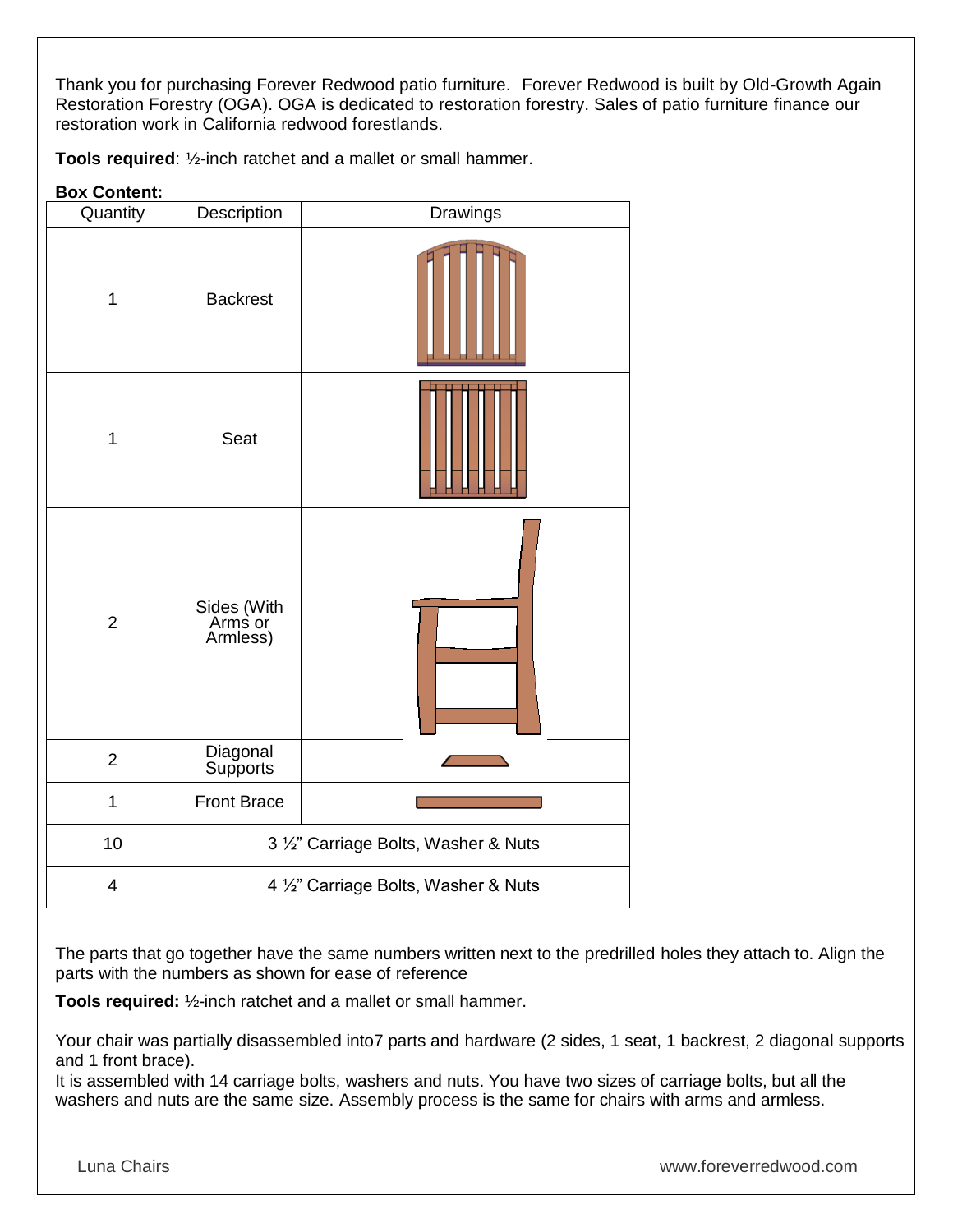**Step 1:**Attach sides to seat. On the edges of the seat you'll find a number written next to a set of 2 predrilled holes. Match this number to the number written next to the 2 pre-drilled holes on the interior edge of the center number of the side of the chair. Tap in the 3 %" carriage bolts from the outside edge into the 2 holes to attach the seat and side. Tap the bolts in all the way, then insert the washer and nut and tighten with a  $\frac{1}{2}$ - inch ratchet. Repeat with the other side.



**Step 2:** Attach the front brace to sides. The predrilled holes have numbers written on them on the interior side. Match these numbers to the numbers written next to the holes on the front brace piece. Tap the 4½" carriage bolts from the outside in. Tap the bolts in all the way, then add washers, nuts and tighten with ½-inch ratchet. Do not over-tighten.